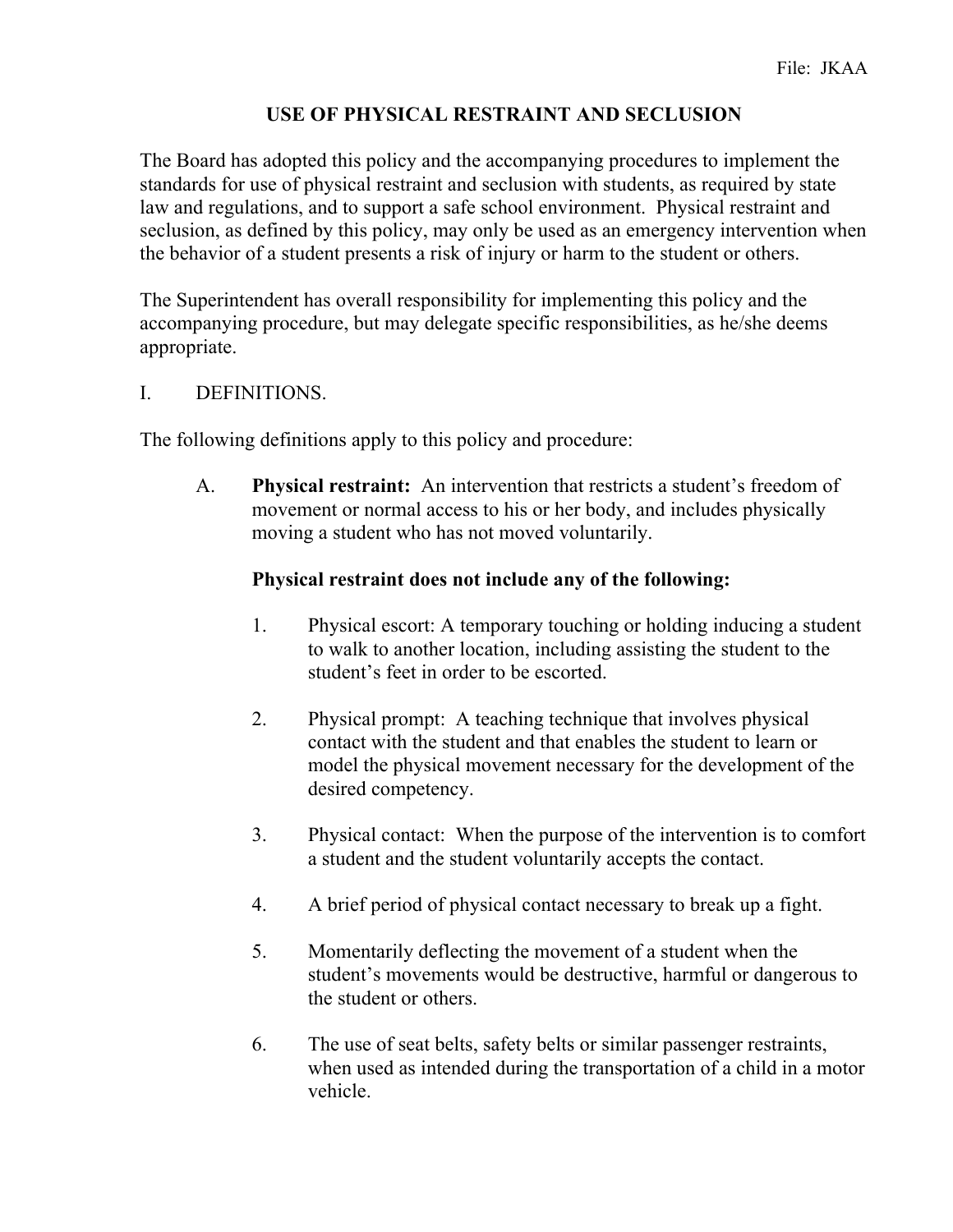- 7. The use of a medically prescribed harness, when used as intended; the use of protective equipment or devices that are part of a treatment plan prescribed by a licensed health care provider; or prescribed assistive devices when used as prescribed and supervised by qualified and trained individuals.
- 8. Restraints used by law enforcement officers or school resource officers employed by a police department in the course of their professional duties are not subject to this policy/procedure or DOE Rule Chapter 33.
- 9. DOE Rule Chapter 33 does not restrict or limit the protections available to school officials under 20-A M.R.S.A. § 4009, but those protections do not relieve school officials from complying with this policy/procedure.
- B. **Seclusion:** The involuntary confinement of a student alone in a room or clearly defined area from which the student is physically prevented from leaving, with no other person in the room or area with the student.

# **Seclusion does not include:**

1. Timeout: An intervention where a student requests, or complies with an adult request for, a break.

# II. PROCEDURES FOR IMPLEMENTING PHYSICAL RESTRAINT AND SECLUSION.

The requirements for implementing physical restraint and seclusion, as well as incident notices, documentation and reporting are included in the accompanying procedure, JKAA-R.

#### III. ANNUAL NOTICE OF POLICY/PROCEDURE.

Mt. Blue Regional School District (RSU #9) shall provide annual notice to parents/legal guardians of this policy/procedure by means determined by the Superintendent/designee.

# IV. TRAINING REQUIREMENTS.

- A. All school staff and contracted providers shall receive an annual overview of this policy/procedure.
- B. Mt. Blue Regional School District (RSU #9) will ensure that there are a sufficient number of administrators/designees, special education and other staff who maintain certification in a restraint and seclusion training